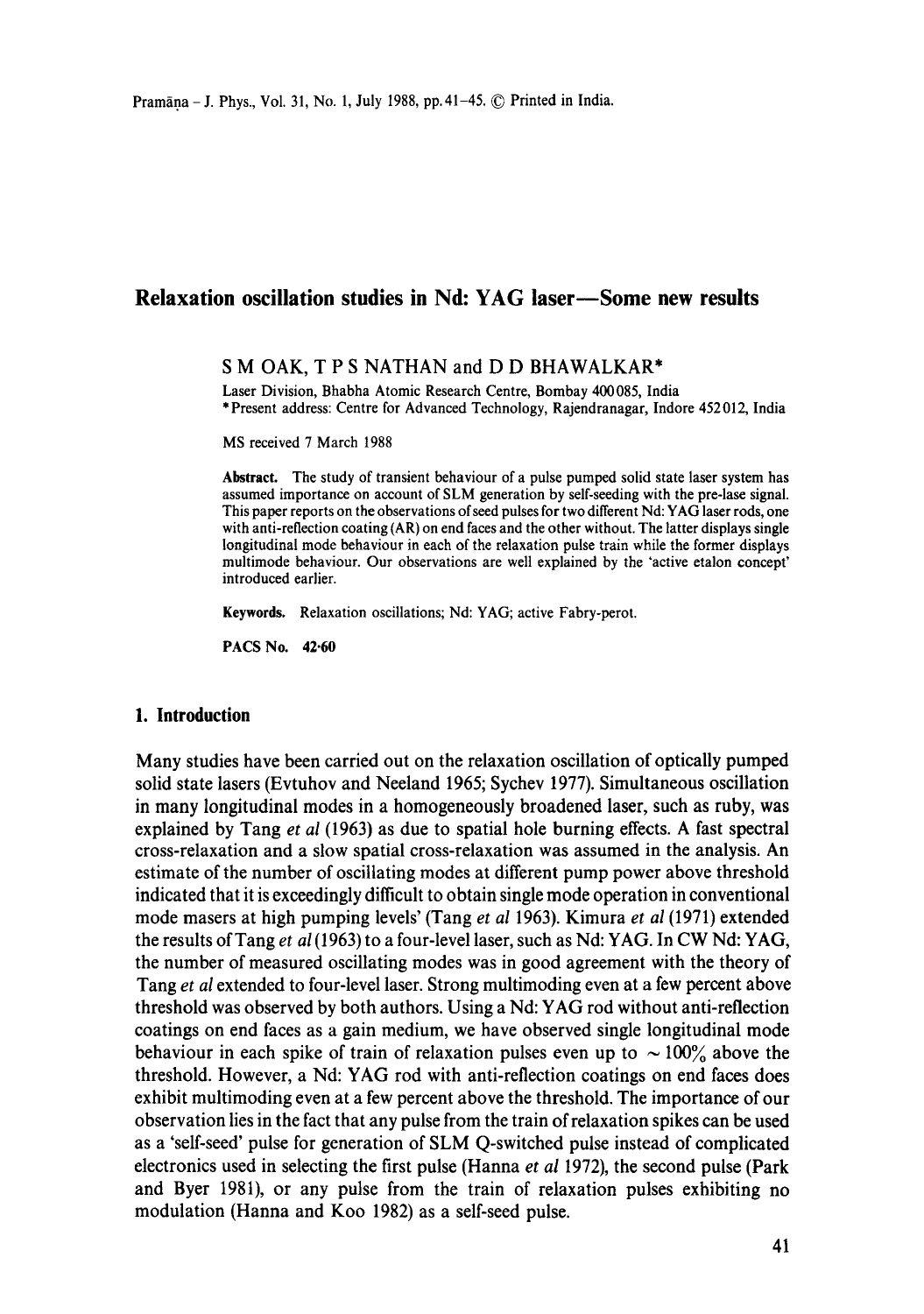

Figure 1. Schematic layout of laser set-up. 1, 2, dielectric mirrors; 3, mode-selecting aperture; 4, Nd: YAG rod; 5, beam splitter; 6, biplanar photodiode; 7, storage oscilloscope TEK 7834.

#### **2. Experimental**

The experimental set-up used is shown in figure 1. A hemi-concentric resonator, consisting of a 5 m radius of curvature  $\sim 100\%$  reflectivity mirror and a flat output mirror of 43% relectivity, is used. Two Nd: YAG rods were used in the experiment: (a) YAG- 1: 3 mm in diameter, 50 mm in length, without antireflection coating on end faces and (b) YAG-2:3 mm in diameter, 70 mm in length with antireflection coating on end faces. The gain medium, YAG-1/YAG-2, is pumped by a single linear flashlamp in an elliptical cavity. An iris placed close to  $\sim 100\%$  mirror provides the necessary transverse mode selection. Relaxation oscillation pulses were studied for different inputs above the threshold; and for each input the pulses were sampled from different parts of the train. Our observations were made with (a) YAG-1 as an active medium, (b) YAG-2 as an active medium, (c) an unpumped YAG-1 in YAG-2 system and (d) different positions of YAG-1 within the resonator. In all these cases, the rod end face was kept misaligned to the mirrors by  $\sim$  10 minutes of arc, so that the mode selectivity could be attributed to 'active etalon' alone and not to selectivity brought about by subcavity formation on alignment (Bua *et al* 1972).

To ascertain the SLM operation of the laser, one can either measure the spectral characteristics of the laser by a high resolution F-P interferometer or monitor the temporal pulse shape by a broad band detection system. Observation of time trace is a more sensitive indicator of mode purity than is a photograph of F-P spectrum (Koechner 1976). Often the presence of a weak secondary mode is not indicated by observing the F-P ring system, whereas it is unmistakably shown by a small degree of 'ripple' in the time trace. All measurements were made with a biplanar photodiode (Hamamatsu, response time  $\sim$  100 ps) and a storage oscilloscope (Tektronix 7834). The overall response time of the detection system is 0'75 ns which was sufficient to observe adjacent modes beating in our case. Mode separation for the experimental arrangement used corresponds to  $\sim 1.75 \times 10^8$  Hz.

#### **3. Results**

The relaxation oscillation spikes were recorded for each case at two sweep speeds. Slow speed (50/100/200 ns/cm) was chosen for display of an entire pulse and a fast speed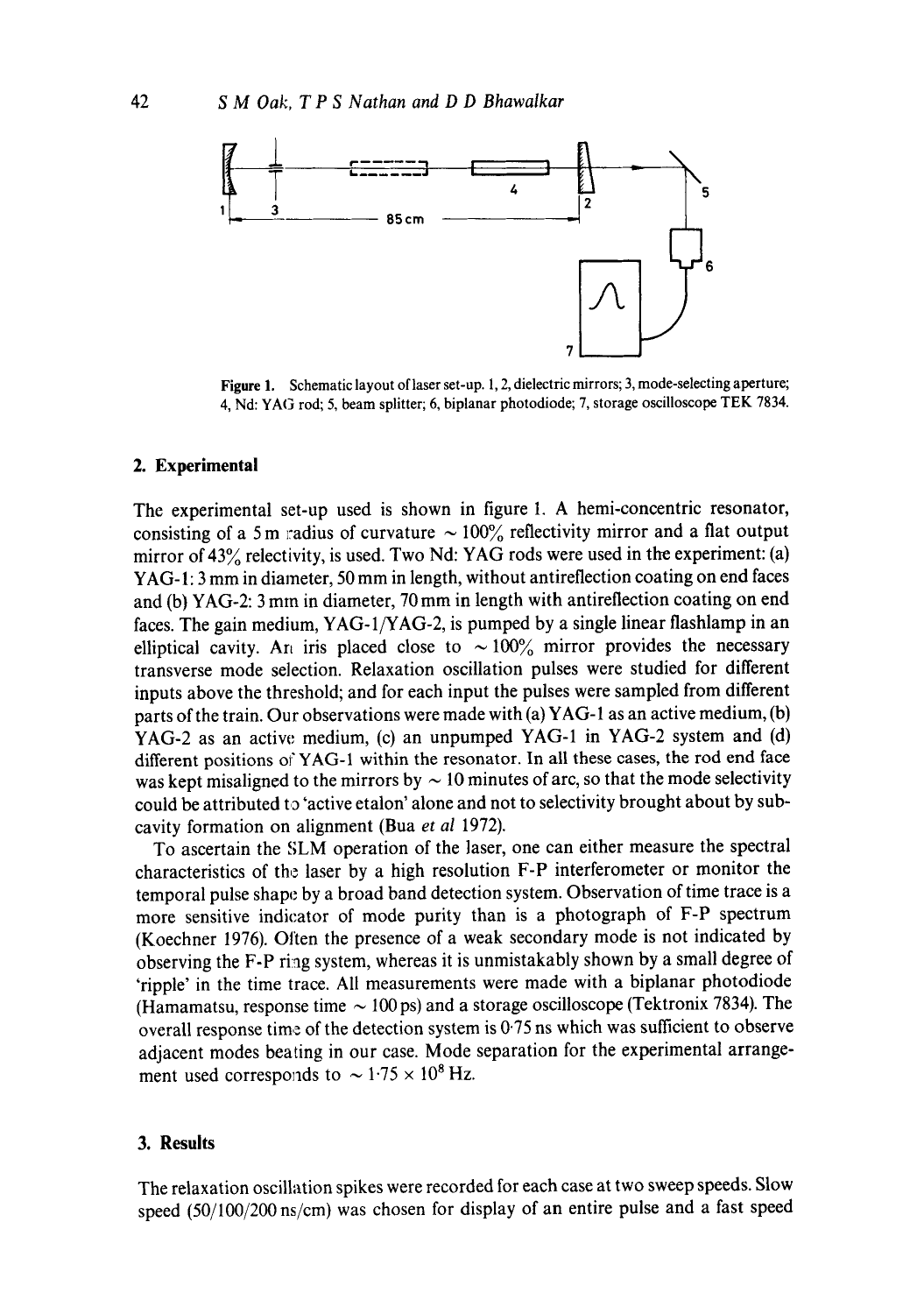(2 ns/cm) for better temporal resolution to observe the temporal modulation, if any. Our results for the different cases studied are as follows.

(a) Figure 2 displays oscilloscope traces of typical pulses selected at the beginning, middle and end of the train for YAG-1 at  $50\%$  above threshold. For each delay, the pulses are displayed at both slow and fast sweep rates. No modulation is observed in any of the pulses. Similar results were obtained for all pulses even up to  $\sim 100\%$  above the threshold. The choice of this pump energy, however, is arbitrary.

(b) With YAG-2 operated at  $\sim 5\%$  above threshold, figure 3 displays a typical spike selected at random from the train. Temporal modulation is observed both at slow and fast sweep speeds. Similar observation was made on any pulse selected at random from the train. The structure and depth of modulation changes at higher inputs indicating strong multimoding. However, an interesting observation was made, when an



Figure 2. Relaxation oscillation spikes of YAG-1 at 50% above threshold. (a) Beginning of pulse train: sweep speeds  $U = 100$  ns/cm and  $L = 2$  ns/cm (b) Middle of pulse train: sweep speeds  $U = 100$  ns/cm and  $L = 2$  ns/cm (c) End of pulse train: sweep speeds  $U = 50$  ns/cm and  $L = 2$  ns/cm.



**Figure 3.** Relaxation oscillation spike of YAG-2, selected at random, at  $\sim 5\%$  above threshold. Sweep speeds: (a)  $50 \text{ ns/cm}$  (b)  $2 \text{ ns/cm}$ .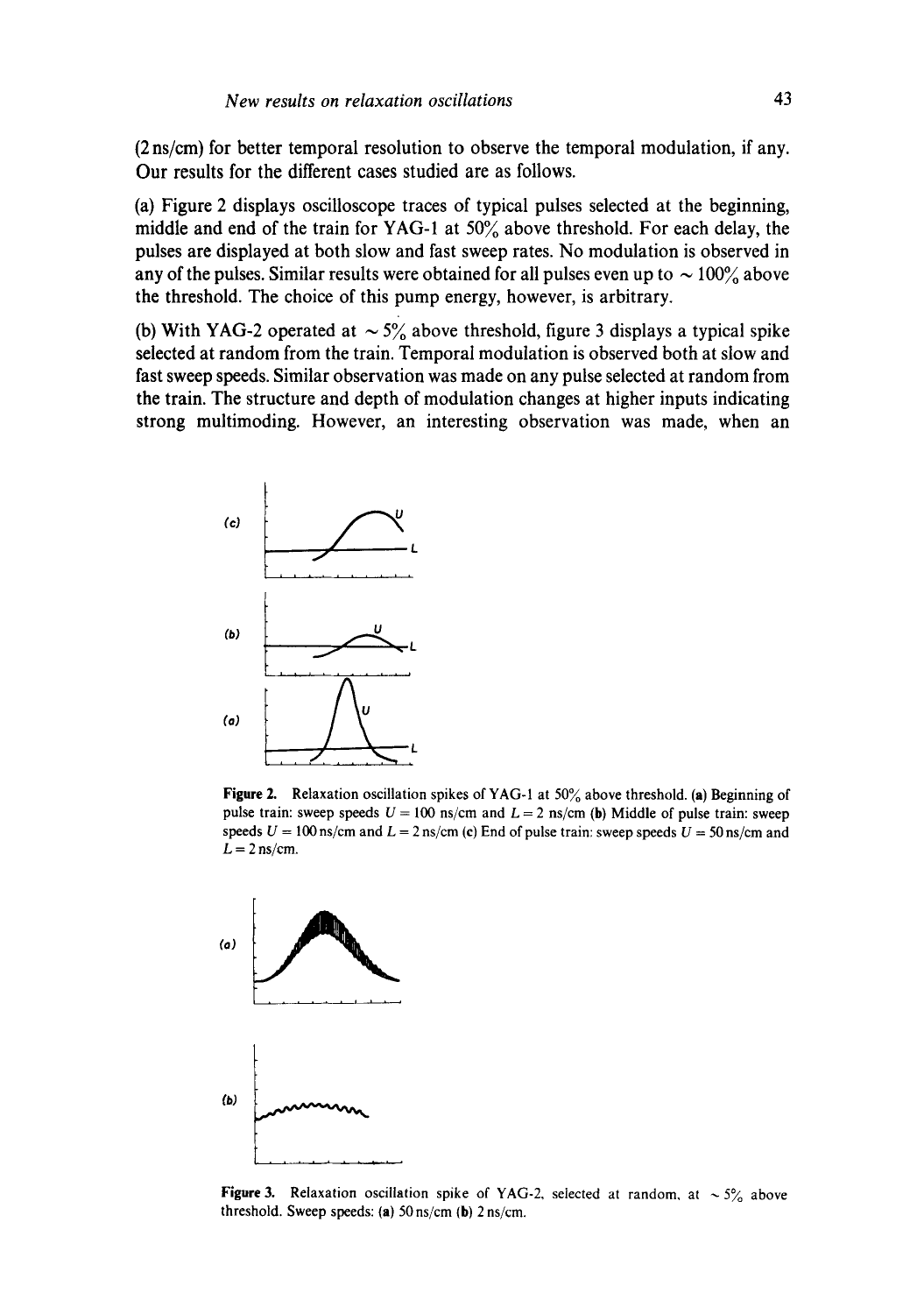

Figure 4. Relaxation oscillation spikes of YAG-2 at 70% above threshold with unpumped YAG-1 as passive etalon: (a) Beginning of the train (b) Middle of the train (c) End of the train. Sweep speed in all cases:  $U = 200$  ns/cm  $L = 2$  ns/cm.

unpumped YAG-1 with its axis tilted a few degrees to the axis, was inserted in the YAG-2 resonator. The output showed modulation-free behaviour in all pulses selected at random from the train even at higher inputs (up to  $\sim 70\%$ ) above the threshold. Figure 4 shows the output for this case were pulses are again selected from the beginning, middle and end of the train.

For the above cases, the pumped Nd: YAG rod was kept closer to the output mirror.

(c) Since in homogeneously broadened laser transition like Nd: YAG the multimode oscillations are primarily due to spatial hole burning effects, the number of oscillating modes depends on the position of the active medium within the resonator. At the centre of the resonator the mode adjacent to the oscillating mode has the highest probability to oscillate. Experiments were conducted with YAG rod at the centre of the resonator. The oscillation was constrained to SLM in all cases, similar to figure 2, indicating the strong selectivity of the 'active etalon'.

### **4. Discussion**

In the free running regime the gain is locked to the loss line and oscillation in adjacent modes alone has been observed in each spike of the train of relaxation pulses (Evtuhov and Neeland 1965). Thus for ensuring SLM oscillation in each spike of the train, the 'active etalon' should provide sufficient selectivity between the oscillating mode and the adjacent ones. If mode  $m$  has a frequency exactly at transmission maximum of the etalon and mode n is an adjacent mode, the SLM criterion demands that the ratio of powers of mode m ( $P_m$ ) and mode n ( $P_n$ ) after q round trips be at least 10<sup>5</sup>:1 (not observable on oscilloscope) (Nathan *et al* 1986). The ratio P is given by,

$$
P = \frac{P_m}{P_n} = \left[1 + \frac{8 \cdot \pi^2 \cdot \mu^2 \cdot t^2 \cdot R \cdot G_0}{L^2 \cdot (1 - R \cdot G_0)^2}\right]^q,
$$
 (1)